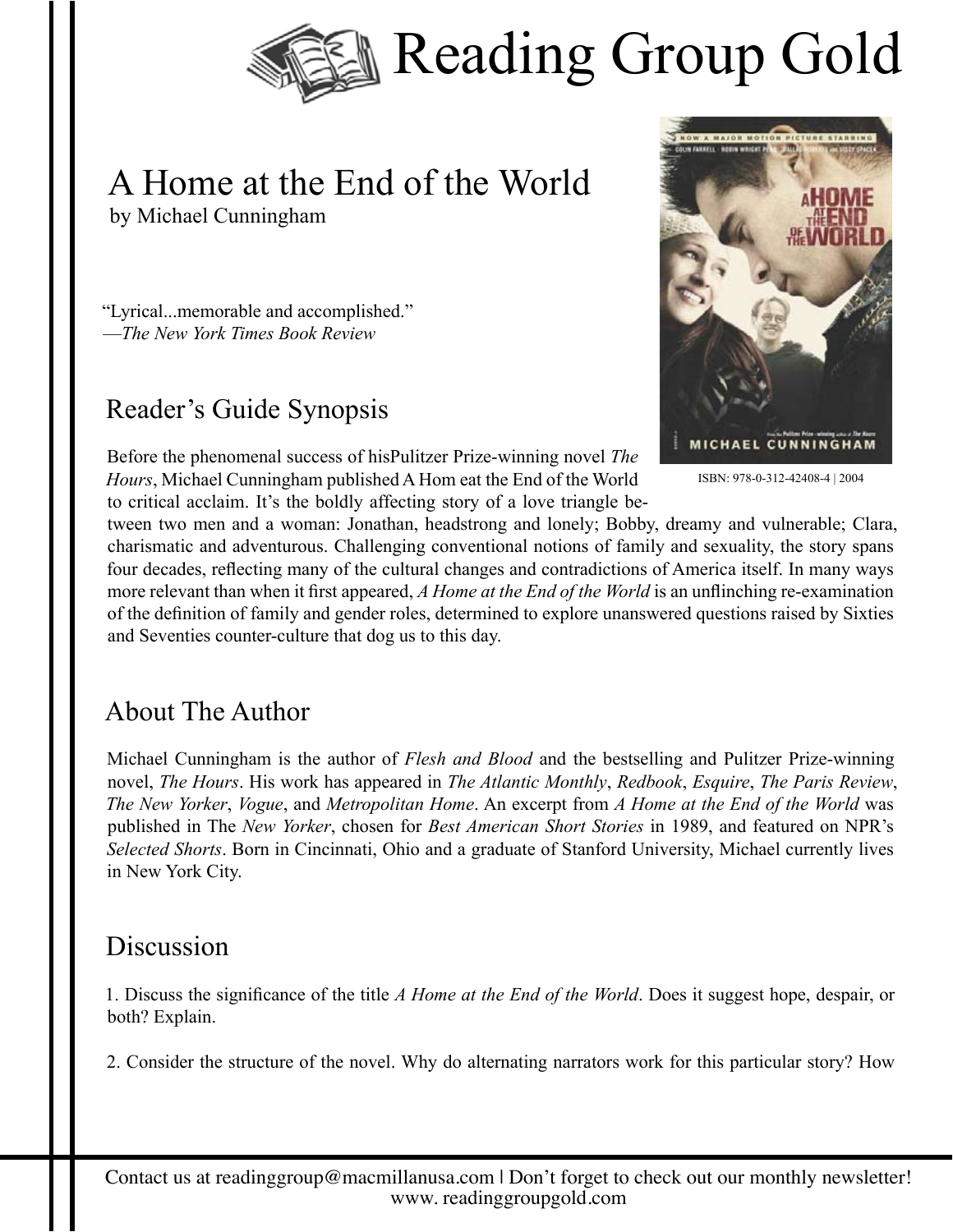

would the story differ if an omniscient narrator or only one character told it? Is there one narrator whose voice you found especially compelling or identified with most? Why?

3. If you've read *The Hours* or *Flesh and Blood* by Michael Cunningham, what similarities do you notice in Cunningham's narrative style or themes with *A Home at the End of the World* ? What distinguishes this book from his two later novels?

4. The third chapter was an award-winning short story, entitled *White Angel*, published in *The New Yorker*  prior to the novel. What makes that chapter particularly effective as a separate story? How does the rest of the novel deepen and expand on that story?

5. On page 6, Jonathan mentions his father's "beauty." Do you agree with him that it is unusual to speak of a father in that way? Why? Is male beauty or behavior portrayed in similarly unexpected or surprising ways in the novel?

6. As a young mother, Alice says of her relationship with her son Jonathan and his best friend Bobby: "Sometimes in those days I thought of Wendy from Peter Pan—an island mother to a troop of lost boys" (p. 87). What do you think she means? How does the theme of "lost boys" figure into the novel as a whole? What role do the women play in relation to this theme?

7. Discuss the eroticism fueling Jonathan and Bobby's childhood friendship. Do you think they view their shared sexual experiences differently? Explain. How does the erotic component of their relationship change as the novel progresses? Is there anything that remains constant?

8. On page 179, Jonathan says, "We become the stories we tell about ourselves." How might this observation apply to Jonathan, Bobby, Clare, and Alice? Do you view the stories these characters tell themselves as a form of selfpreservation, self-delusion, or both? Explain with specific examples.

9. Do you think Jonathan, Bobby and Clare's attempt to redefine family succeeded or failed? Why? What do you think defines a family? What do you think the novel is ultimately saying about family?

10. What role does Erich play in the character's lives? In what ways do you think he is a catlyst for change? Discuss the significance of death in the novel.

11. In Bobby's final chapter, he thinks he spots a vision of Clare. "What I saw was just the wind blowing," he realizes. "It was either the wind or the spirit of the house itself, briefly unsettled by our nocturnal absence but to old to be sur prised by the errands born from the gap between what we can imagine and what we can in fact create" (p. 336). What do you think he means? Discuss the significance of this statement to the story as a whole.